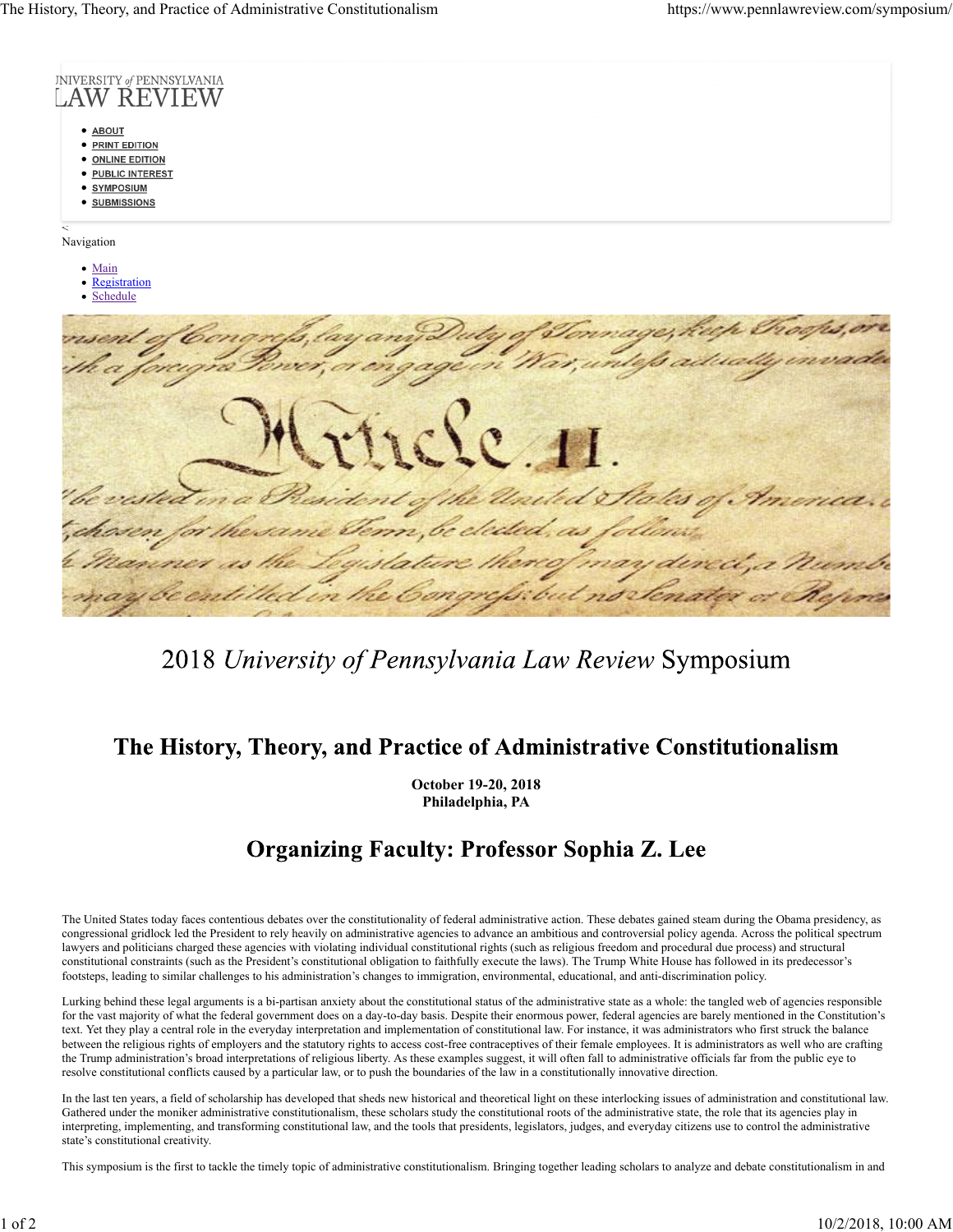of the administrative state, it will generate cutting edge work on the history, theory, and practice of administrative constitutionalism.

Please direct all questions to Jaclyn Castelar at castelar@pennlaw.upenn.edu.

About the Law Review **Masthead** Print Edition Law Review Online Member Intranet **Debates Responses** Essays Case Notes Symposium **Submissions** Writing Competition Public Interest Essay Competition **Twitter** Facebook **Subscribe** Contact Us © 2018 University of Pennsylvania Law Review ⋅ 3501 Sansom Street, Philadelphia, PA 19104 ⋅ (215) 898-7060 ⋅ Version History ⋅ Design FAQs